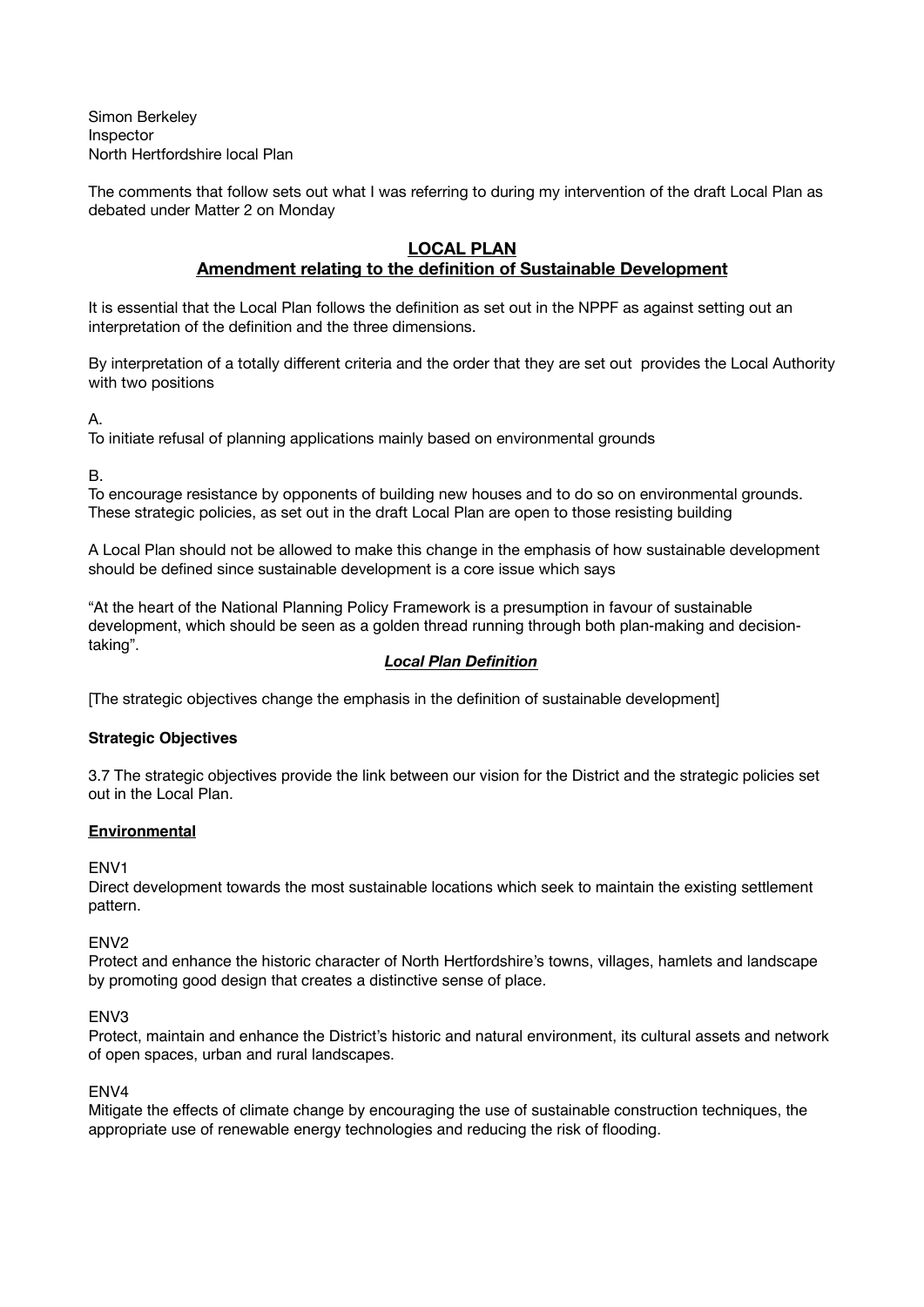# ENV5

Reduce water consumption, increase biodiversity and protect and enhance the quality of existing environmental assets by enhancing new green spaces and networks of green space for both recreation and wildlife.

#### **Economic**

#### ECON1

Support a vibrant, diverse and competitive local economy that provides a range of job opportunities enabling new and existing businesses to grow and thrive.

#### ECON2

Ensure an adequate supply of employment land, office accommodation and support facilities to meet the needs of new and existing businesses within our urban and rural areas.

#### ECON3

Provide for a greater mix of skilled jobs as well as providing opportunities for further education and skills training to promote investor confidence in locating to, or remaining in the District.

#### ECON4

Maintain and enhance the vitality and viability of our town, neighbourhood and village centres, as well as strengthening the retail roles of our town

# **Social**

#### SOC1

Identify locations for a range of types and tenures of homes, including affordable homes, to meet identified needs and provide adequate housing for an increasing and ageing population.

#### SOC2

Encourage safe and vibrant mixed communities that provide for the needs of all North Hertfordshire's residents.

# SOC3

Improve access to, maintain and make provision for new facilities including community, sports, leisure, health and cultural facilities, that meet the needs of all North Hertfordshire's communities

# SOC4

Enable rural communities to plan to meet their own local needs, especially through neighbourhood planning.

# **Whereas the NPPF clearly sets out the three dimensions in the order economic, social and environment**

*Whereas the Draft Local Plan sets out the three dimensions as environment, economic and social.* 

It is worth repeating the NPPF definition so that Inspector Mr Simon Berkeley can see for himself how the Local Plan has potentially distorted this core strategic objective

"At the heart of the National Planning Policy Framework is a presumption in favour of sustainable development, which should be seen as a golden thread running through both plan-making and decisiontaking".

"The purpose of the planning system is to contribute to the achievement of sustainable development. The policies set out in the NPPF, taken as a whole, constitute the Government's view of what sustainable development in England means in practice for the planning system.

There are three dimensions to sustainable development: economic, social and environmental. These dimensions give rise to the need for the planning system to perform a number of roles:

**an economic role** – contributing to building a strong, responsive and competitive economy, by ensuring that sufficient land of the right type is available in the right places and at the right time to support growth and